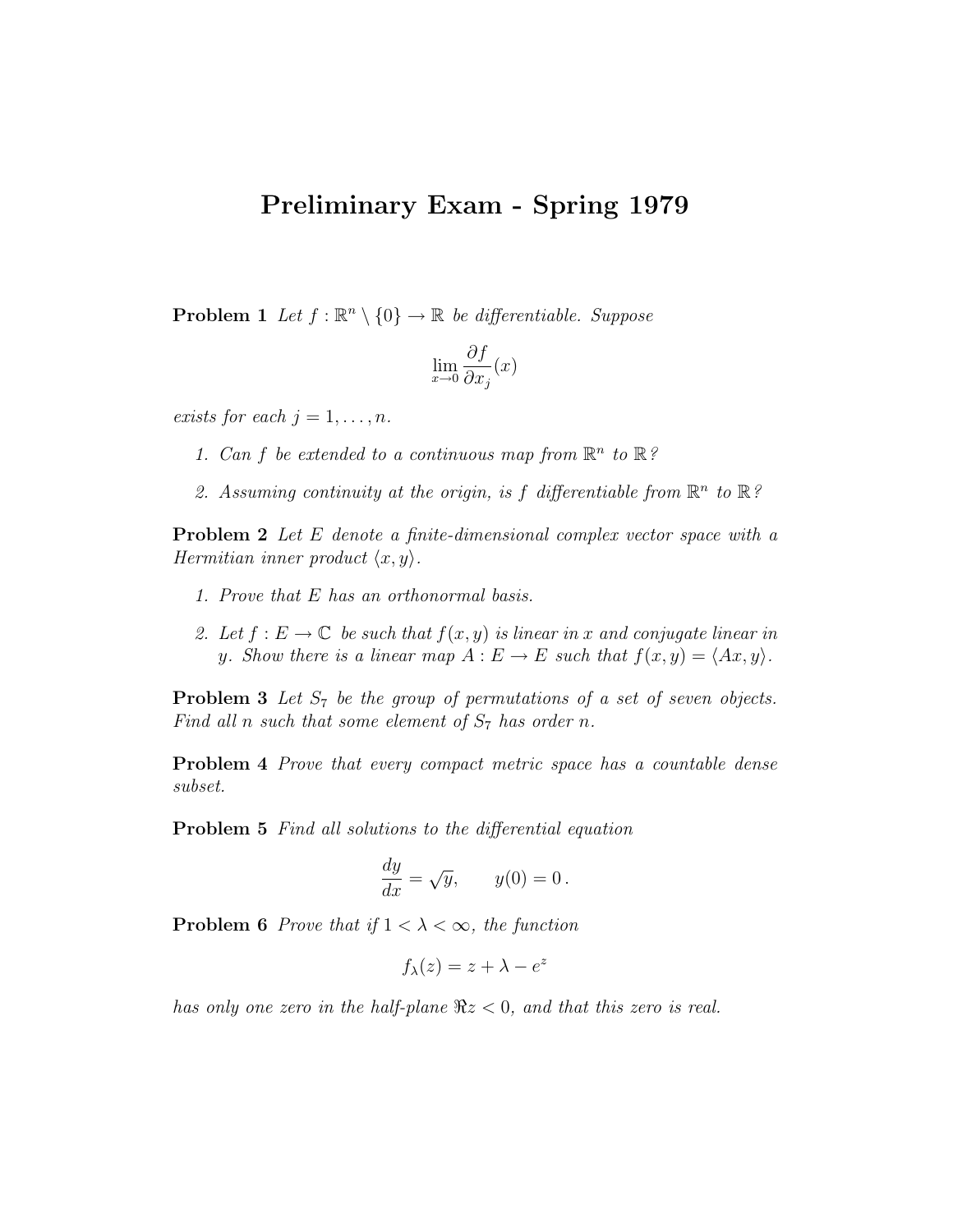Problem 7 Evaluate

$$
\int_0^\infty \frac{x^2+1}{x^4+1} \, dx \, .
$$

**Problem 8** Let M be a real nonsingular  $3 \times 3$  matrix. Prove there are real matrices S and U such that  $M = SU = US$ , all the eigenvalues of U equal 1, and S is diagonalizable over  $\mathbb C$ .

**Problem 9** Let M be an  $n \times n$  complex matrix. Let  $G_M$  be the set of complex numbers  $\lambda$  such that the matrix  $\lambda M$  is similar to M.

1. What is  $G_M$  if

$$
M = \begin{pmatrix} 0 & 0 & 4 \\ 0 & 0 & 0 \\ 0 & 0 & 0 \end{pmatrix} ?
$$

2. Assume M is not nilpotent. Prove  $G_M$  is finite.

**Problem 10** Let  $f(x)$  be a polynomial over  $\mathbb{Z}_p$ , the field of integers modp. Let  $g(x) = x^p - x$ . Show that the greatest common divisor of  $f(x)$  and  $g(x)$ is the product of the distinct linear factors of  $f(x)$ .

**Problem 11** Classify all abelian groups of order 80 up to isomorphism.

**Problem 12** Let G be a group with three normal subgroups  $N_1$ ,  $N_2$ , and  $N_3$ . Suppose  $N_i \cap N_j = \{e\}$  and  $N_i N_j = G$  for all  $i, j$  with  $i \neq j$ . Show that G is abelian and  $N_i$  is isomorphic to  $N_j$  for all i, j.

Problem 13 Consider the system of differential equations:

$$
\frac{dx}{dt} = y + tz
$$

$$
\frac{dy}{dt} = z + t^2 x
$$

$$
\frac{dz}{dt} = x + e^t y.
$$

Prove there exists a solution defined for all  $t \in [0,1]$ , such that

$$
\begin{pmatrix} 1 & 2 & 3 \ 4 & 5 & 6 \ 7 & 8 & 9 \end{pmatrix} \quad \begin{pmatrix} x(0) \\ y(0) \\ z(0) \end{pmatrix} = \begin{pmatrix} 0 \\ 0 \\ 0 \end{pmatrix}
$$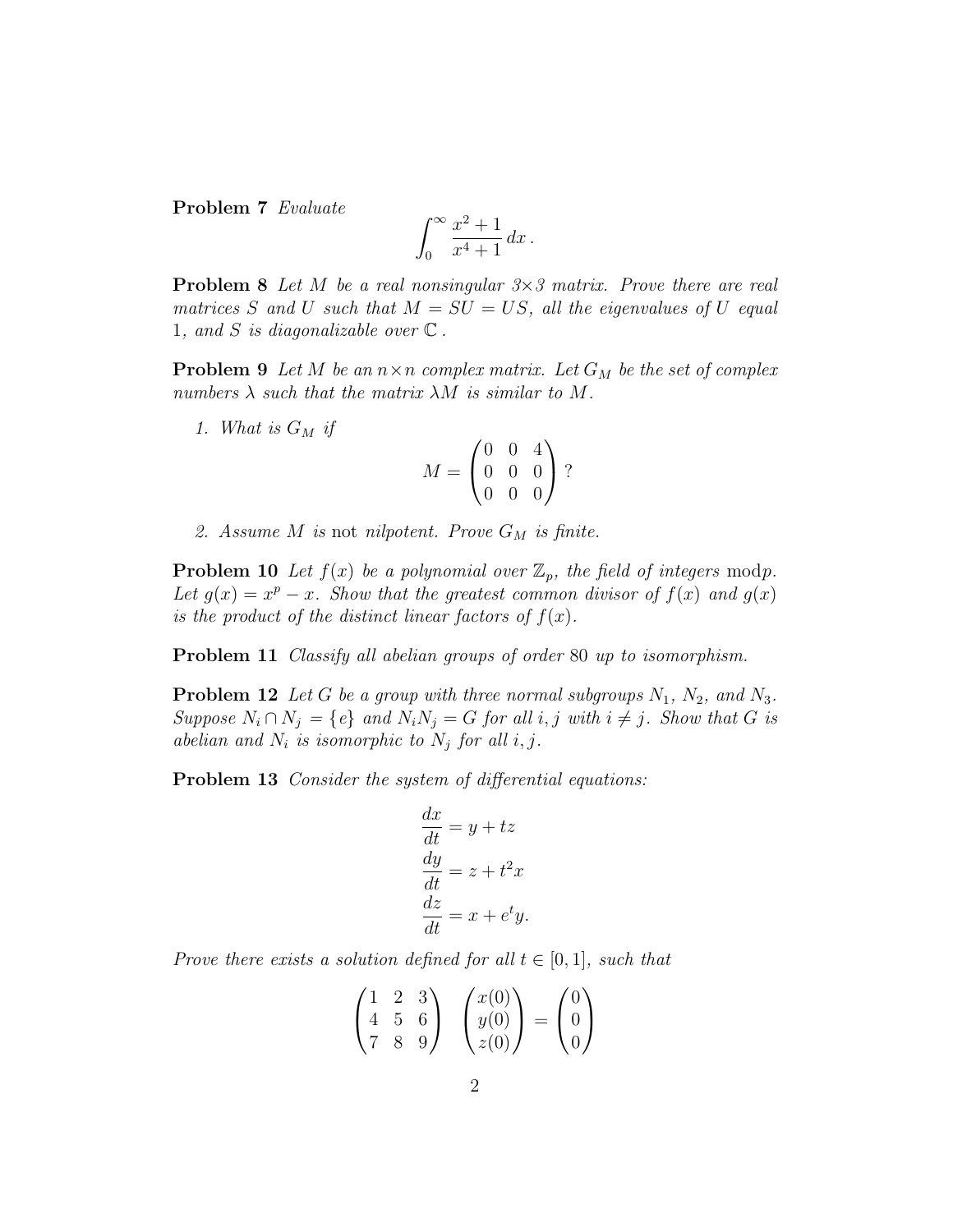and also

$$
\int_0^1 (x(t)^2 + y(t)^2 + z(t)^2) dt = 1.
$$

**Problem 14** Let  $M_{n\times n}$  denote the vector space of  $n \times n$  real matrices for  $n \geq 2$ . Let det :  $M_{n \times n} \to \mathbb{R}$  be the determinant map.

- 1. Show that det is  $C^{\infty}$ .
- 2. Show that the derivative of det at  $A \in M_{n \times n}$  is zero if and only if A has rank  $\leq n-2$ .

Problem 15 Which of the following matrices are similar as matrices over  $\mathbb{R}$ ?  $\mathcal{L}$  $\alpha^{\lambda}$  $\sqrt{2}$  $\Delta$  $\mathcal{L}$ 

$$
(a) \begin{pmatrix} 1 & 0 & 0 \\ 0 & 1 & 0 \\ 0 & 0 & 1 \end{pmatrix}, (b) \begin{pmatrix} 0 & 0 & 1 \\ 0 & 1 & 0 \\ 1 & 0 & 0 \end{pmatrix}, (c) \begin{pmatrix} 1 & 0 & 0 \\ 1 & 1 & 0 \\ 0 & 0 & 1 \end{pmatrix},
$$

$$
(d) \begin{pmatrix} 1 & 0 & 0 \\ 1 & 1 & 0 \\ 0 & 1 & 1 \end{pmatrix}, (e) \begin{pmatrix} 1 & 1 & 0 \\ 0 & 1 & 0 \\ 0 & 0 & 1 \end{pmatrix}, (f) \begin{pmatrix} 0 & 1 & 1 \\ 0 & 1 & 0 \\ 1 & 0 & 0 \end{pmatrix}.
$$

**Problem 16** For which  $z \in \mathbb{C}$  does

$$
\sum_{n=0}^{\infty} \left( \frac{z^n}{n!} + \frac{n^2}{z^n} \right)
$$

converge?

Problem 17 Let P and Q be complex polynomials with the degree of Q at least two more than the degree of P. Prove there is an  $r > 0$  such that if C is a closed curve outside  $|z|=r$ , then

$$
\int_C \frac{P(z)}{Q(z)} dz = 0.
$$

**Problem 18** Show that for any continuous function  $f : [0,1] \rightarrow \mathbb{R}$  and  $\varepsilon > 0$ , there is a function of the form

$$
g(x) = \sum_{k=0}^{n} C_k x^{4k}
$$

for some  $n \in \mathbb{Z}$ , where  $C_0, \ldots, C_n \in \mathbb{Q}$  and  $|g(x) - f(x)| < \varepsilon$  for all x in  $[0, 1]$ .